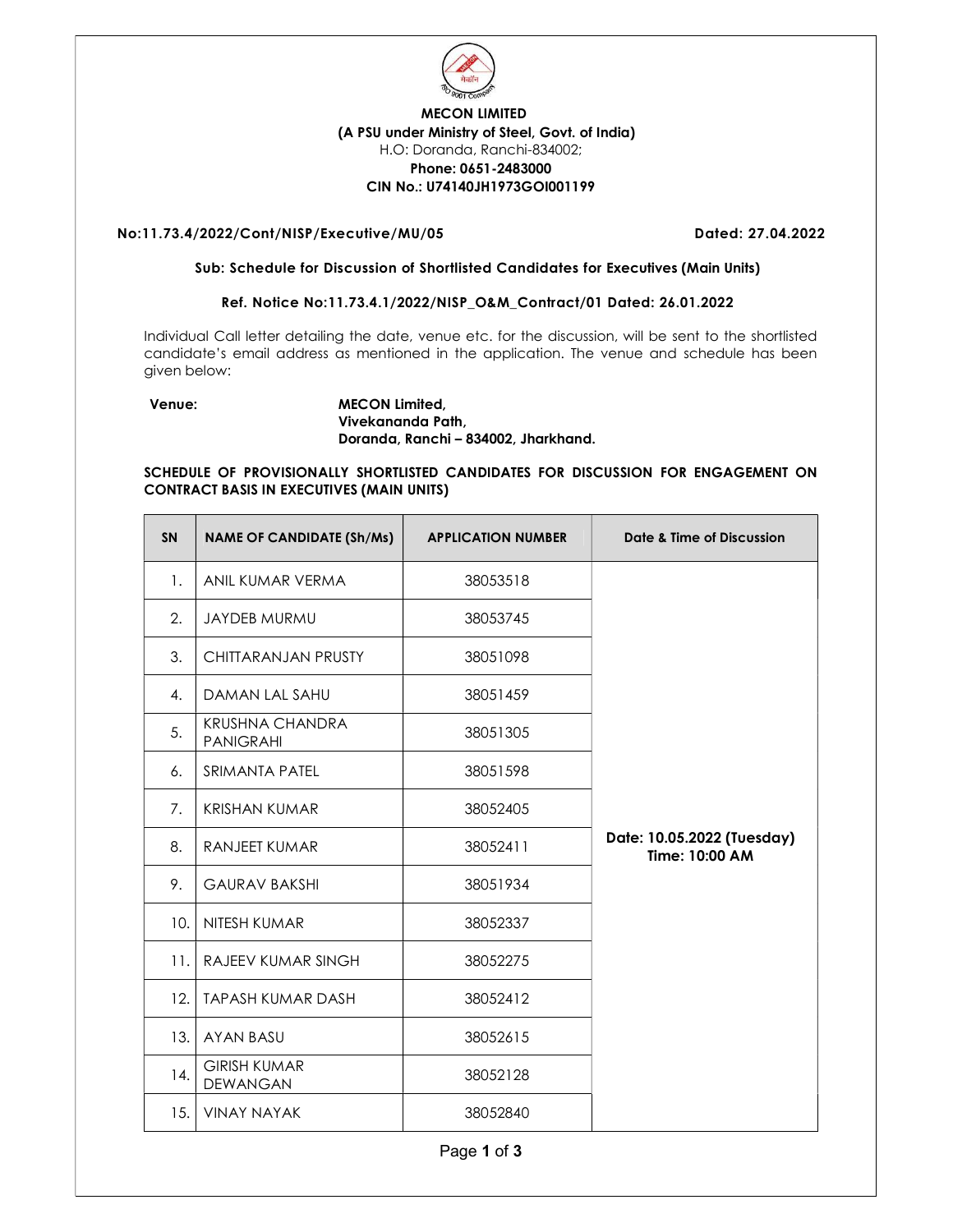| SN  | <b>NAME OF CANDIDATE (Sh/Ms)</b>      | <b>APPLICATION NUMBER</b> | Date & Time of Discussion                    |
|-----|---------------------------------------|---------------------------|----------------------------------------------|
| 16. | <b>TILAK RAJ THAPA</b>                | 38053039                  |                                              |
| 17. | PRODYOT KUMAR<br><b>BHATTACHARJEE</b> | 38051878                  |                                              |
| 18. | SIBA SHANKAR JENA                     | 38052431                  |                                              |
| 19. | LENKA BHAGWAT PRASAD                  | 38053218                  |                                              |
| 20. | SIDDHARTH SARANGI                     | 38051853                  |                                              |
| 21. | <b>ARSHAD PARVEZ</b>                  | 38053110                  |                                              |
| 22. | <b>GAURAV BAKSHI</b>                  | 38053417                  |                                              |
| 23. | RANJAN KUMAR                          | 38053494                  |                                              |
| 24. | PARAS JAIN                            | 38053568                  |                                              |
| 25. | <b>ROHIT SACHAN</b>                   | 38053295                  | Date: 10.05.2022 (Tuesday)<br>Time: 10:00 AM |
| 26. | ANUPAM DINDA                          | 38053361                  |                                              |
| 27. | ASHISH KASHYAP                        | 38053619                  |                                              |
| 28. | PARAS JAIN                            | 38053724                  |                                              |
| 29. | AMRIT KUMAR SINGH                     | 38053860                  |                                              |
| 30. | JAYENDRA KUMAR<br>PANDEY              | 38053994                  |                                              |
| 31. | PRASANTA KUMAR NAYAK                  | 38050946                  |                                              |
| 32. | SUNIL SHANKAR MUDGIL                  | 38050972                  |                                              |
| 33. | PRAJU PRABHAKARAN                     | 38051411                  |                                              |
| 34. | PRABHAKAR SAMAL                       | 38051424                  |                                              |
| 35. | PANCHAM SWARNKAR                      | 38051561                  |                                              |
| 36. | RAJEEV KUMAR PRASAD                   | 38051267                  |                                              |
| 37. | RITESH KUMAR SHAW                     | 38051369                  |                                              |
| 38. | <b>VENKATESHAP</b>                    | 38051543                  | Date: 10.05.2022 (Tuesday)                   |
| 39. | <b>SUSHANT KUMAR</b>                  | 38050897                  | Time: 10:00 AM                               |
| 40. | <b>VINOD KUMAR</b>                    | 38051730                  |                                              |
| 41. | <b>INDRESH KUMAR</b>                  | 38051790                  |                                              |
| 42. | <b>SUMIT KUMAR</b>                    | 38050895                  |                                              |